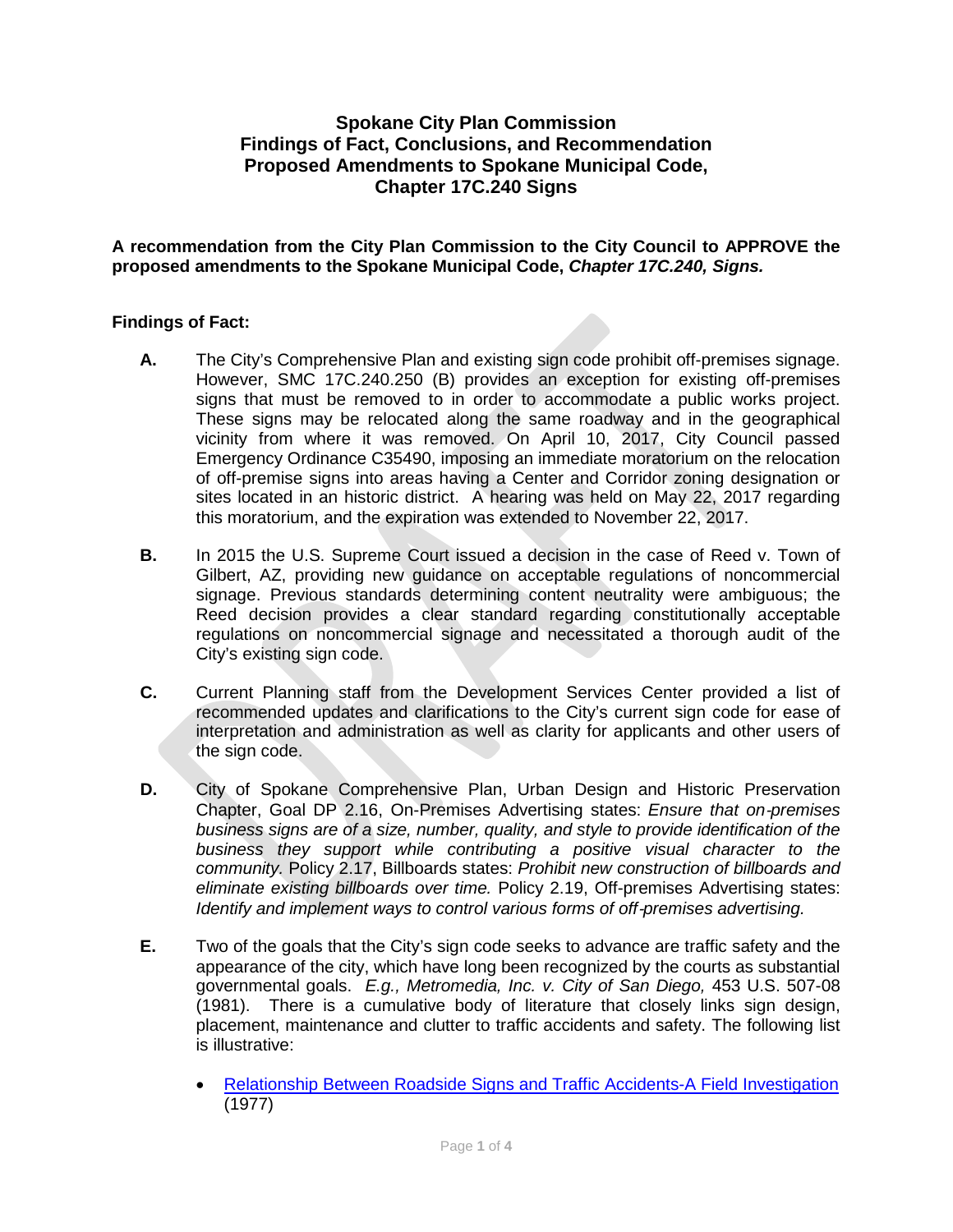- [Digital Display Safety Preliminary Investigation 9-19-12 -](https://www.google.com/url?sa=t&rct=j&q=&esrc=s&source=web&cd=22&cad=rja&uact=8&ved=0ahUKEwi6s_jomMPWAhVC3WMKHcBTBjo4FBAWCCowAQ&url=http%3A%2F%2Fwww.dot.ca.gov%2Fnewtech%2Fresearchreports%2Fpreliminary_investigations%2Fdocs%2Fdigital_display_safety_preliminary_investigation.pdf&usg=AFQjCNF3c2_Hc6RdROb26gcniHERDxxnAQ) Caltrans Study done by the State of California Department of Transportation (Caltrans)
- The Impact of Billboards on Driver Visual Behavior: A Systematic Literature [Review](https://www.google.com/url?sa=t&rct=j&q=&esrc=s&source=web&cd=11&cad=rja&uact=8&ved=0ahUKEwj-r62Dn8PWAhVT0WMKHYr2Cvg4ChAWCCUwAA&url=https%3A%2F%2Fwww.ncbi.nlm.nih.gov%2Fpmc%2Farticles%2FPMC4411179%2F&usg=AFQjCNFg7rNuN0G2zPdlQSnFNJCyw1wsgw) – From the National Institutes of Health
- [The Effects of Visual Clutter on Driving Performance](https://www.google.com/url?sa=t&rct=j&q=&esrc=s&source=web&cd=5&cad=rja&uact=8&ved=0ahUKEwjg3-HOn8PWAhUB5WMKHSE0DTAQFgg_MAQ&url=https%3A%2F%2Fwww.tml.org%2Flegal_pdf%2FBillboard-study-article.pdf&usg=AFQjCNH51DQulhpHhfW33JLg0w5mppWmCg) An undated Doctoral thesis by Jessica Edquist
- [Why Street Signs Make Traffic More Dangerous](https://www.google.com/url?sa=t&rct=j&q=&esrc=s&source=web&cd=2&cad=rja&uact=8&ved=0ahUKEwjg3-HOn8PWAhUB5WMKHSE0DTAQFggsMAE&url=http%3A%2F%2Fjalopnik.com%2F5533260%2Fwhy-street-signs-make-traffic-more-dangerous&usg=AFQjCNGUkDsWhyC34Zl-v_7uzjGJ2z8umw) Jalopnik.com article primarily regarding the impact of traffic sign clutter
- [What is sign clutter and how does it get reduced?](https://www.google.com/url?sa=t&rct=j&q=&esrc=s&source=web&cd=1&cad=rja&uact=8&ved=0ahUKEwjg3-HOn8PWAhUB5WMKHSE0DTAQFggmMAA&url=https%3A%2F%2Fmocktheorytest.com%2Fresources%2Fwhat-is-sign-clutter-and-how-does-it-get-reduced%2F&usg=AFQjCNGLgTWVrkN73jyEoqZ8qOqCBMIR1w)

This information supports the need to ensure signage regulations are current and responsive to changing conditions, and provides support for the City's goals of furthering traffic safety and the appearance of the City.

- **F.** A website was created in early July to provide easy access to information and allow the public to comment directly through the website. This website was continually updated with presentations, materials, and other documents as they became available.
- **G.** Staff organized a work group to review the proposed changes and provide feedback and insight into potential outcomes. The work group was comprised of representatives from the Plan Commission, Community Assembly, real estate industry, sign code industry and various City departments.
- **H.** On September 5, 2017, staff hosted a focus group with representatives from the offpremise billboard industry to review and provide feedback on the proposed changes to the off-premises sign section.
- **I.** The City hosted a digital open house on the City's website from September 12-14, which included two live "chat with a planner" sessions and a Facebook Live event to garner feedback on the proposed changes.
- **J.** On September 21, staff presented the proposed changes to the Community Assembly Land Use Committee.
- **K.** On June 14, September 13, and September 27, 2017, the Spokane City Plan Commission held workshops to study the proposed updates to the City's sign code.
- **L.** On September 1, 2017, pursuant to RCW 36.70A.106, the City notified the Washington State Department of Commerce of its intent to adopt proposed changes to chapter 17C.240 SMC. On September 5, 2017, the City received an acknowledgement letter from the Department of Commerce.
- **M.** On September 27 and October 4, 2017, the City caused Notice of the proposed ordinance and announcement of the Plan Commission's October 11, 2017 hearing to be published in the Spokesman Review.
- **N.** On September 27, 2017, the responsible official issued a State Environmental Policy Act (SEPA) Checklist and Determination of Non-Significance for the proposed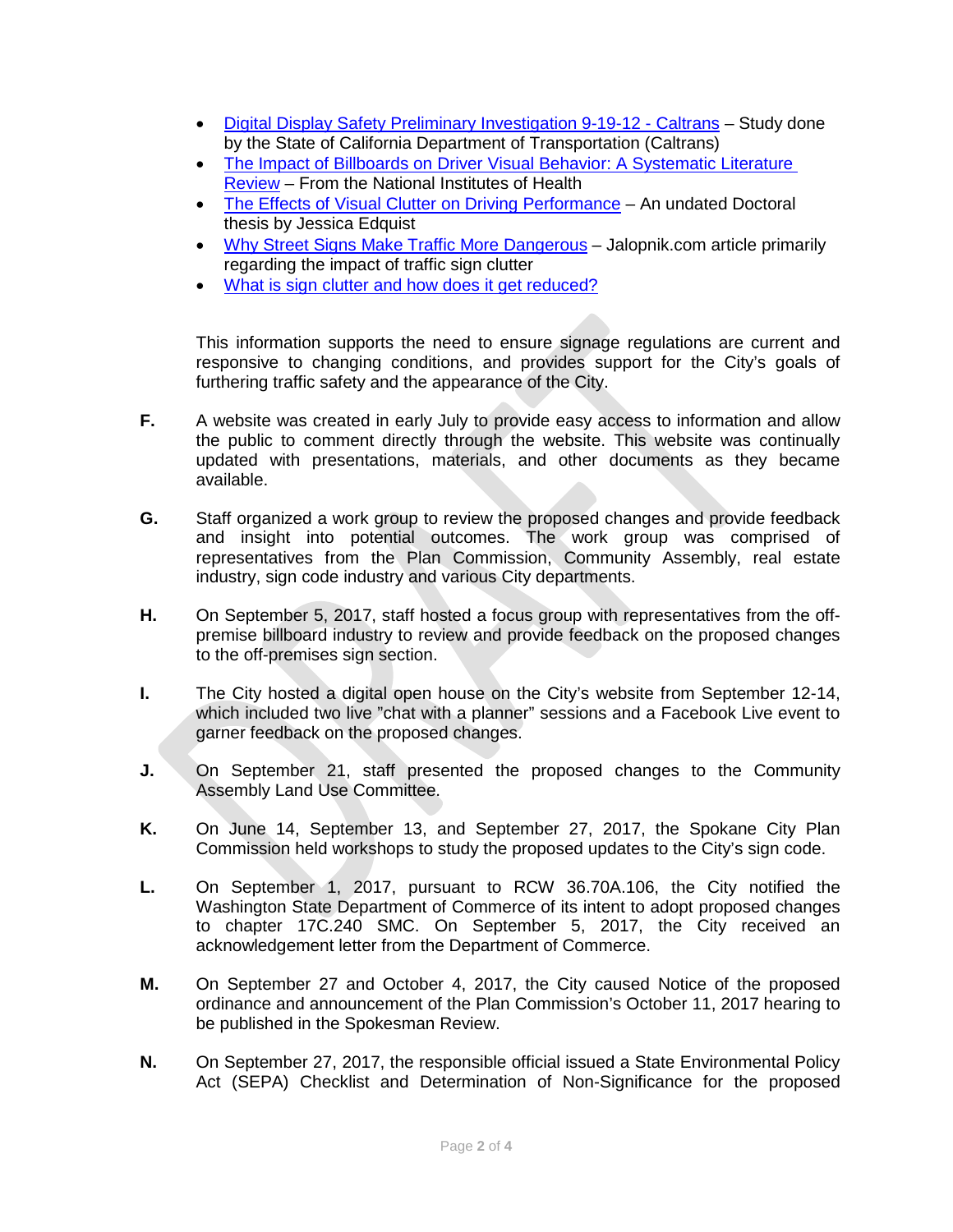amendments to SMC chapter 17C.240. The public comment period for the SEPA determination ended on October 11, 2017.

- **O.** A public hearing was held before the Plan Commission on October 11, 2017.
- **P.** At the Plan Commission hearing on October 11, 2017, staff presented the following modifications to the proposed text amendment for Plan Commission consideration, as based on recommendations coming out of a study session with City Council on September 29, 2017:
	- In SMC Section 17C.240.210, Temporary Signs, item B, it was proposed to be amended to eliminate "Temporary signs may be displayed for a period not to exceed one hundred and eighty (180) days";
	- In SMC Section 17C.240.250, Off-Premises Signs, item B.2.e, it was proposed to be amended to include Neighborhood Retail and residential to the list of prohibited zoning designations for the relocation of off-premises signs.

### **Public Testimony:**

- **A.** Neal Schreibeis, representing Lamar Sign Company, testified in opposition to the proposed amendments for the relocation of off premise signs under the "public works exception". He argued that by prohibiting the relocation of such signs in center and corridor zoning, historic districts, residential zones and neighborhood retail would result in an over-concentration of billboards in a particular location. He also testified that limiting the definition of "roadway", as it applies in the "public works exception" has a similar effect.
- **B.** No other testimony was heard.

### **Plan Commission Deliberations:**

- **A.** During deliberations, the Plan Commission discussed incorporating the following modifications to the proposed text amendment, as presented by staff, based upon City Council recommendations :
	- In SMC Section 17C.240.244, Temporary Signs, item B, it was proposed to be amended to eliminate "Temporary signs may be displayed for a period not to exceed one hundred and eighty (180) days";
	- In SMC Section 17C.240.250, Off-Premises Signs, item B.2.e, it was proposed to be amended to include Neighborhood Retail and residential to the list of prohibited zoning designations for the relocation of off-premises signs.

By a vote of 7 to 00, the Plan Commission approved incorporating the above listed modifications to the draft sign code amendment being considered.

**B.** Also during deliberations, the Plan Commission considered the following modifications to the proposed text amendment, as based upon a motion by Christy Jeffers, and seconded by Chris Batten: